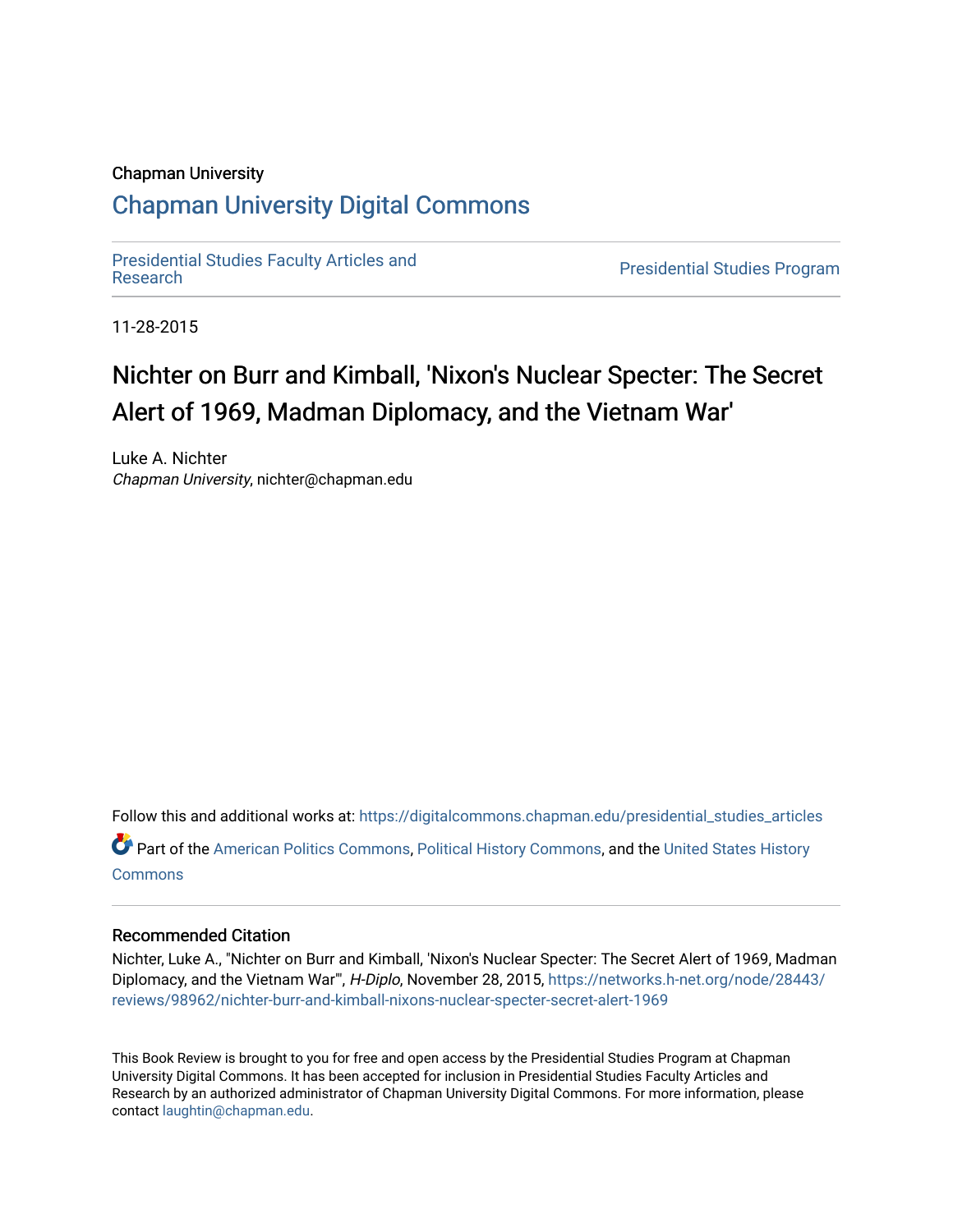# Nichter on Burr and Kimball, 'Nixon's Nuclear Specter: The Secret Alert of 1969, Madman Diplomacy, and the Vietnam War'

## **Comments**

This review was originally published on [H-Diplo](https://networks.h-net.org/node/28443/reviews/98962/nichter-burr-and-kimball-nixons-nuclear-specter-secret-alert-1969).

## Creative Commons License



This work is licensed under a [Creative Commons Attribution-Noncommercial-No Derivative Works 3.0](https://creativecommons.org/licenses/by-nc-nd/3.0/) [License](https://creativecommons.org/licenses/by-nc-nd/3.0/).

# Copyright

The authors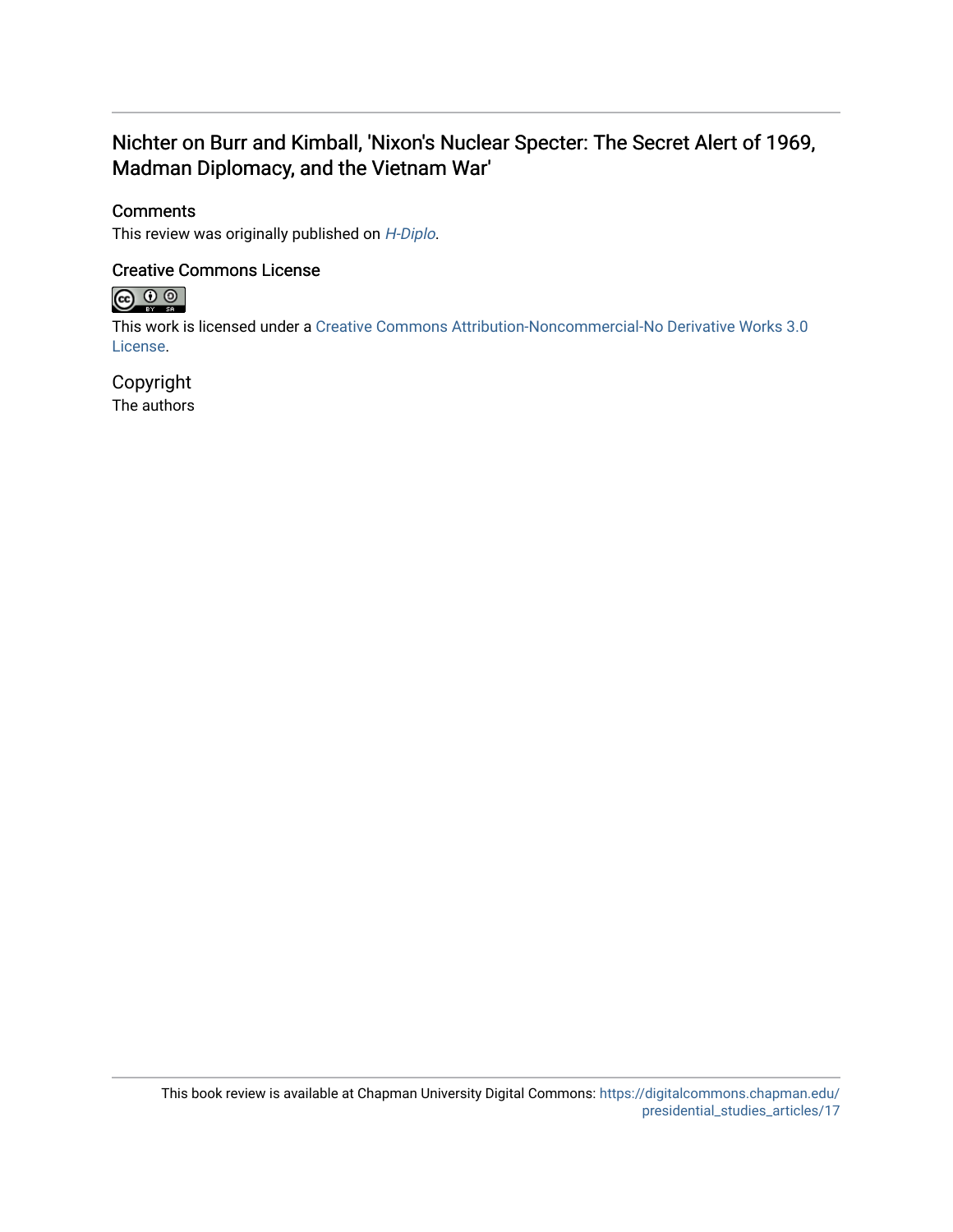# **[Nichter on Burr and Kimball, 'Nixon's Nuclear Specter: The](https://networks.h-net.org/node/28443/reviews/98962/nichter-burr-and-kimball-nixons-nuclear-specter-secret-alert-1969) [Secret Alert of 1969, Madman Diplomacy, and the Vietnam](https://networks.h-net.org/node/28443/reviews/98962/nichter-burr-and-kimball-nixons-nuclear-specter-secret-alert-1969) [War'](https://networks.h-net.org/node/28443/reviews/98962/nichter-burr-and-kimball-nixons-nuclear-specter-secret-alert-1969)**

Review published on Saturday, November 28, 2015

**William Burr, Jeffrey P. Kimball.** *Nixon's Nuclear Specter: The Secret Alert of 1969, Madman Diplomacy, and the Vietnam War.* Lawrence: University Press of Kansas, 2015. 448 pp. \$39.95 (cloth), ISBN 978-0-7006-2082-1.

**Reviewed by** Luke A. Nichter (Texas A&M University-Central Texas) **Published on** H-Diplo (November, 2015) **Commissioned by** Seth Offenbach

It is difficult to find a scholar who studies Richard Nixon's presidency who has not benefited from at least one book written by William Burr or Jeffrey P. Kimball. Though long-time colleagues, up to now they have broken ground separately on subjects such as the decent interval and madman theories, the Nixon tapes, and the study of Nixon-era war and diplomacy more generally through works such as Burr's *The Kissinger Transcripts* (1999) and Kimball's *The Vietnam War Files* (2004) and *Nixon's Vietnam War* (1998). These works shaped future works, and these volumes on my shelves stand as a reminder that my own work on the Nixon tapes would not have happened without them.

In their latest project, Burr and Kimball join forces to bring us *Nixon's Nuclear Specter: The Secret Alert of 1969, Madman Diplomacy, and the Vietnam War.* The book is much more than initially meets the eye. For a Burr-Kimball aficionado, it is part mash-up of previous works and part journey into the shadowy world of Nixon's proto-Vietnam strategy. The book fills an important, forgotten gap between Nixon's 1968 campaign promise of a secret plan to the end the war and a more thoroughly studied- and secretly taped--period of time beginning in 1971. Burr and Kimball's work is based on hundreds of formerly classified records as well as interviews--more often than not with those who have been critical of the Nixon White House. It is also supplemented by a release of primary source records on George Washington University's National Security Archive website.[1]

Long before Nixon's centerpiece foreign policy achievements during 1972, the opening year of his presidency saw him grasping for ideas that might help to quickly solve the Vietnam War and fulfill a murky campaign promise. In the midst of his 1968 campaign, Nixon scribbled some shorthand thoughts on one of his famous yellow legal notepads: "what situation will be in January 1969, no one will predict ... but after four years of failure, it's time for new leadership to end the war on a basis that will win lasting peace in Pacific." While these sound like campaign talking points, Nixon did allude to elements of what became his eventual strategies of Vietnamization, triangular diplomacy, and détente: "We failed to train V. Nam to take over fighting.… We failed to put emphasis on non military aspects.… Failed diplomatically to enlist Soviet[s]."[2] Burr and Kimball's book is a "what happened next"--the extent to which candidate Nixon's ideas played out in policy in Nixon's early presidency.

Specifically, Nixon, with the help of national security adviser Henry Kissinger, hoped that a more constructive relationship with the Soviet Union would bring to bear greater pressure on the North

Citation: H-Net Reviews. *Nichter on Burr and Kimball, 'Nixon's Nuclear Specter: The Secret Alert of 1969, Madman Diplomacy, and the Vietnam War'*. H-Diplo. 11-28-2015.

https://networks.h-net.org/node/28443/reviews/98962/nichter-burr-and-kimball-nixons-nuclear-specter-secret-alert-1969 Licensed under a Creative Commons Attribution-Noncommercial-No Derivative Works 3.0 United States License.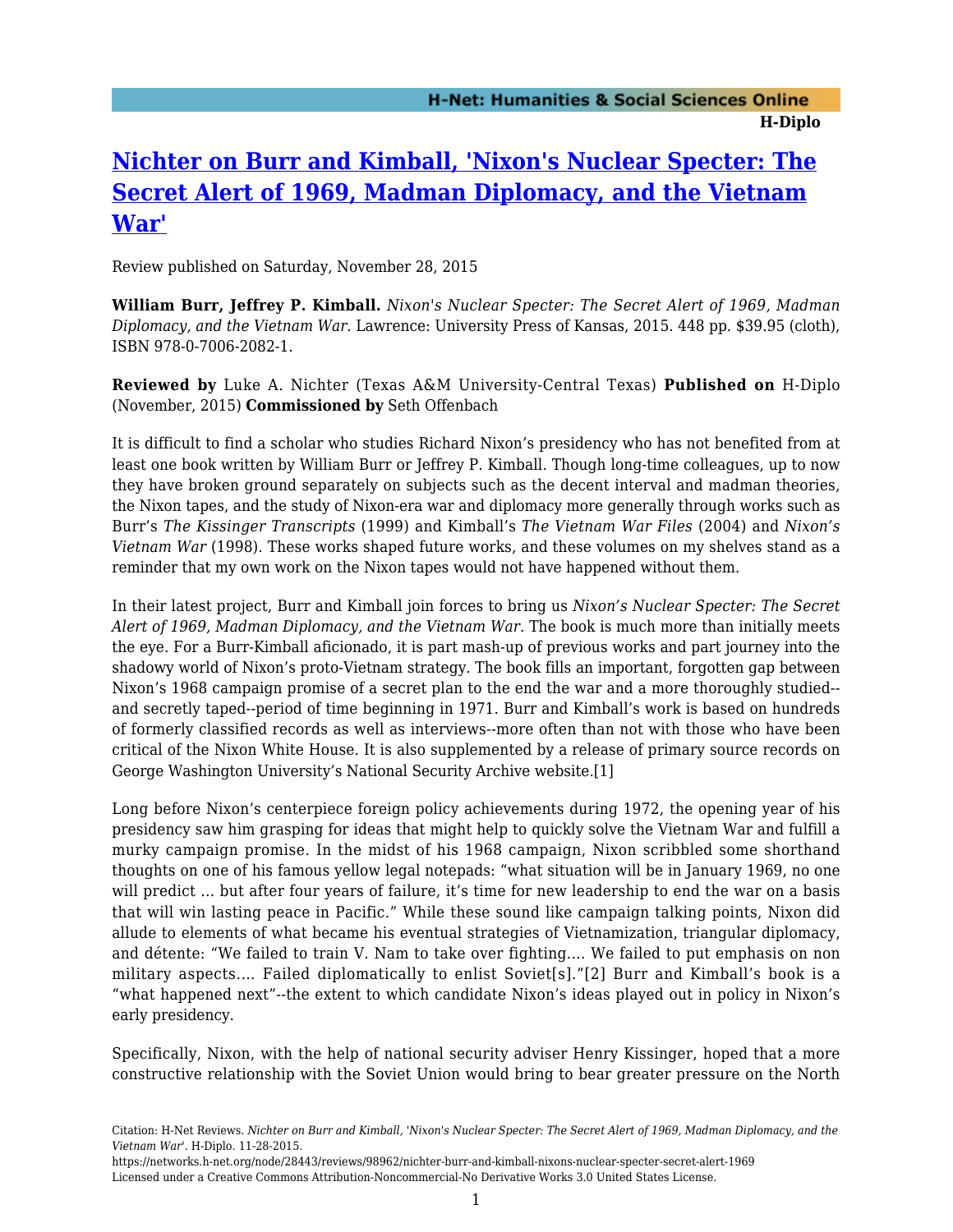### **H-Net: Humanities & Social Sciences Online H-Diplo**

Vietnamese. But Nixon would not accept just any peace terms. According to Soviet ambassador to the United States Anatoly Dobrynin, the president emphasized twice that he would "never … accept a humiliating defeat on humiliating terms."[3] The other problem was that US-Soviet relations were not terribly constructive in Nixon's first year of office. In perhaps the very first of what later became known as the "Nixon shocks," in October 1969 the White House issued a secret nuclear alert as part of a plan to bomb and mine Haiphong harbor and the coastline, a plan codenamed Operation Duck Hook. Why Nixon did this, for what purpose, and what the long-term consequences were are the central investigative questions in Burr and Kimball's work.

There is still some debate among scholars whether the purpose of the nuclear alert and Duck Hook was more specifically to coerce the Soviets into helping end the Vietnam War or more generally for the Nixon White House to show displeasure with the state of US-Soviet relations at the time.[4] Burr and Kimball argue that Nixon and Kissinger abandoned Duck Hook when it did not appear that North Vietnam or the Soviet Union planned to concede, as well as due to rising domestic resistance to the war following his November 3 nationally televised speech. Nixon's failed gambit to quickly end the Vietnam War meant that Nixon and Kissinger were forced to take a much longer road to peace.

While that alone is an important new finding, there is so much more in this rich book and much of it has relevance to contemporary public policy discussions. Readers will appreciate the background on nuclear diplomacy going back to Harry Truman's administration and the dawn of the Cold War. Also particularly interesting are chapters dealing with the madman theory, the decent interval theory, and the Nixon Doctrine, each of which are subjects of a growing literature and active scholarly debate, as well as subjects the authors have written about in the past. In fact, for that reason, these parts of the book feel less groundbreaking than the rest; the authors do not add much to what they have written previously.

These topics are important to understanding Nixon's approach to Duck Hook and foreign policy making more generally. Burr and Kimball are right to point out Nixon's uses (and misuses) of history, including lessons he learned from the 1950s while Dwight Eisenhower's apprentice. A consummate consumer of history, Nixon sometimes fit the narrative to suit his purpose and defend his policies, such as when he invoked Eisenhower and the Korean War to defend his actions during the Vietnam War. Is this problem unique to Nixon? Probably not. And all presidents to some degree utilize a madman approach to making foreign policy--even these days as the United States faces a resurgent Russian threat.[5] At the same time, Burr and Kimball remind us how dangerous it was for Nixon to have risked escalation toward general nuclear war. The threatened use of tactical nuclear weapons makes diplomatic disagreements today seem quaint by comparison.

Burr and Kimball downplay the importance of the Nixon Doctrine, using the argument that neither Kissinger nor his staff was consulted in advance of Nixon's informal comments at Guam during July 1969. However, just as Kissinger and his staff were nowhere to be seen at Camp David on August 15, 1971, this does not mean we should downplay the effect of that weekend on the Bretton Woods system. Neither should Kissinger's absence from Guam negate his importance. Kissinger's absence had more to do with Nixon's penchant for surprise announcements. Furthermore, following the latest release of Nixon tapes in August 2013, there is now a total of twenty-three conversations that substantively discuss Nixon's view of the Nixon Doctrine.[6] The quick takeaway from these conversations leaves me with the sense that the Nixon Doctrine was neither solely about Vietnam nor

Citation: H-Net Reviews. *Nichter on Burr and Kimball, 'Nixon's Nuclear Specter: The Secret Alert of 1969, Madman Diplomacy, and the Vietnam War'*. H-Diplo. 11-28-2015.

https://networks.h-net.org/node/28443/reviews/98962/nichter-burr-and-kimball-nixons-nuclear-specter-secret-alert-1969 Licensed under a Creative Commons Attribution-Noncommercial-No Derivative Works 3.0 United States License.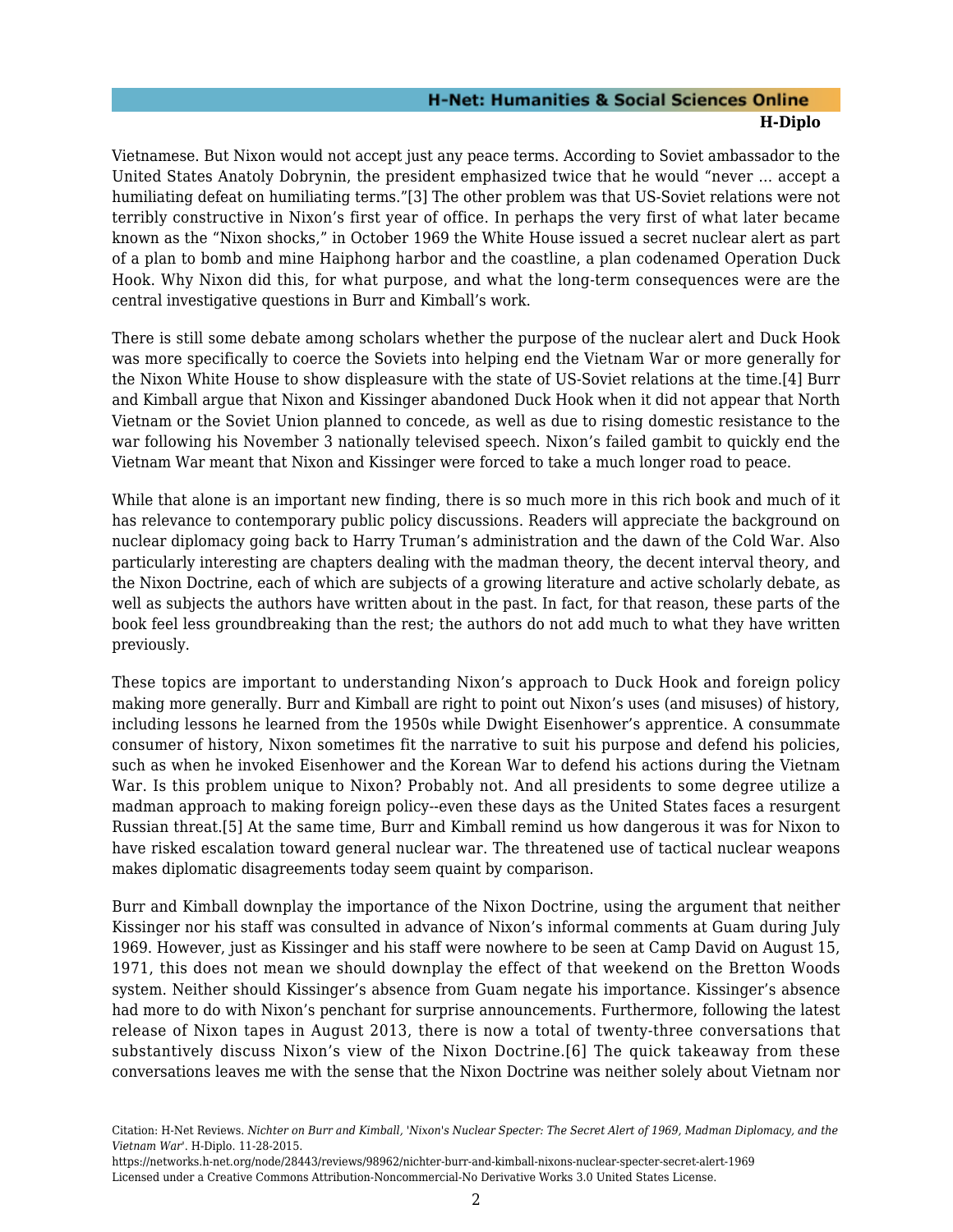#### **H-Net: Humanities & Social Sciences Online H-Diplo**

a truly global doctrine--if such a thing is even possible--but somewhere in between. While Nixon and Kissinger cared about some parts of the world more than others, in these recordings Nixon himself provides examples of how the Nixon Doctrine was to have application to foreign policy with Asia, Latin America, the Middle East, and Europe.

The decent interval theory also deserves a more nuanced look, especially now that many more of Nixon's White House tapes are available for research. Until recently scholars have tended to use the Nixon tapes far too selectively to bolster particular viewpoints while ignoring evidence to the contrary. Based on my own work with the Nixon tapes that have touched on this subject, I would suggest that the picture is more complicated. Too much reliance on any single explanation can result in overly simplistic conclusions. There are days on the tapes that suggest that the decent interval theory does not adequately explain Nixon and Kissinger's frustrated attitude; at times they speak of desiring no interval at all other than the duration necessary to quickly withdraw troops and POWs. In addition, their thinking evolves over time. For example, following Nixon's groundbreaking visit to China during late February 1972, the tenor and content of their discussions seems much closer to support for the idea of a decent interval theory. But before then, Nixon and Kissinger's moods could swing wildly depending on how the war was going. Their feelings about the war revolved around--and responded to--the latest casualty figures, news media coverage, political polls, and reports from the field. Some days they were up and some days they were down.

But these critiques should not take away from the contribution that, yet again, William Burr and Jeffrey P. Kimball have made to our understanding of Nixon foreign policy. Well written and thoroughly researched, *Nixon's Nuclear Specter* is a rich study for scholars of the era, and essential for those interested in Vietnam, the Nixon era, and the mindset of our 37th president. With the release of additional Nixon White House records and tapes we can only hope that the authors continue writing, jointly or separately, for many more years.

Notes

[1]. See "Nixon, Kissinger, and the Madman Strategy during Vietnam War," The National Security Archive, May May 29, 2015, [http://nsarchive.gwu.edu/nukevault/ebb517-Nixon-Kissinger-and-the-Madman-Strategy-during-V....](http://nsarchive.gwu.edu/nukevault/ebb517-Nixon-Kissinger-and-the-Madman-Strategy-during-Vietnam-War/)

[2]. Richard M. Nixon Notes, Box 1, July 7, 1968, Hoover Institution Archives, Stanford University, Stanford, CA.

[3]. David C. Geyer and Douglas E. Selvage, eds., *Soviet-American Relations: The Détente Years, 1969-1972* (Washington, DC: US Department of State), 90-97.

[4]. See William Burr and Jeffrey Kimball, "Nixon's Nuclear Ploy," *Bulletin of the Atomic Scientists* 59, no. 1 (2003): 28-40; and Scott D. Sagan and Jeremi Suri, "The Madman Nuclear Alert: Secrecy, Signaling, and Safety in October 1969," *International Security* 27, no. 4 (2003): 150-183. Richard A. Moss includes a useful summary in his 2009 George Washington University dissertation, "Behind the Backchannel: Achieving Détente in U.S.-Soviet Relations, 1969-1972."

[5]. For example, see James Rosen and Luke A. Nichter, "Madman in the White House," *Foreign*

Citation: H-Net Reviews. *Nichter on Burr and Kimball, 'Nixon's Nuclear Specter: The Secret Alert of 1969, Madman Diplomacy, and the Vietnam War'*. H-Diplo. 11-28-2015.